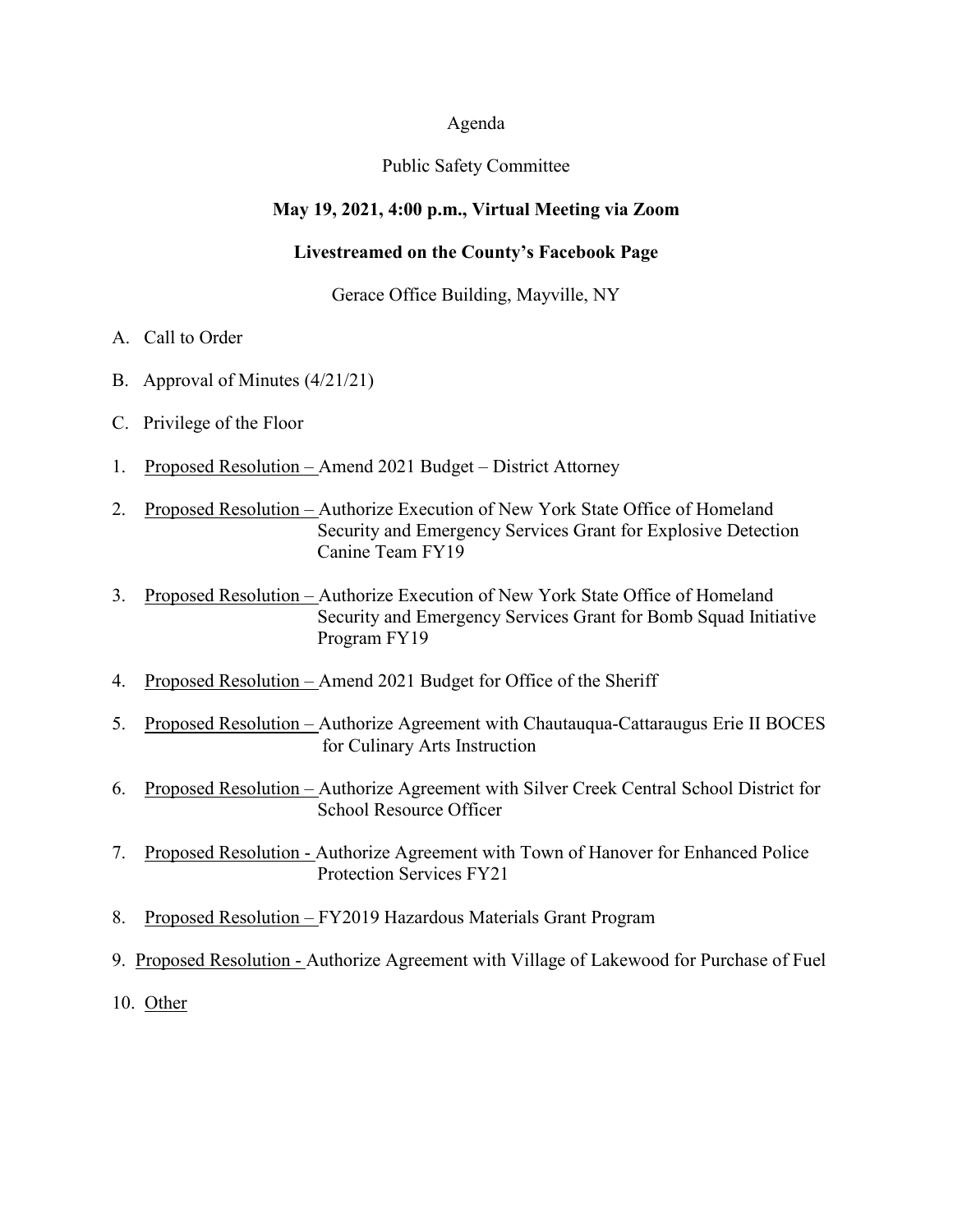**TITLE:** Amend 2021 Budget–District Attorney

**BY:** Public Safety and Audit & Control Committees:

**AT THE REQUEST OF:** County Executive Paul M. Wendel, Jr.:

WHEREAS, the District Attorney anticipated participating in the Violence Against Women Act (VAWA) grant in 2021; and

WHEREAS, revenues and expenditures associated with the VAWA grant were included in the 2021 Adopted Budget; and

WHEREAS, the District Attorney was not awarded the VAWA grant for the 2021 calendar year; now therefore be it

RESOLVED, That the Director of Finance is hereby authorized and directed to make the following changes to the 2021 Adopted Budget:

# DECREASE APPROPRIATION ACCOUNTS:

| $A.1165$ 1            | Personal Services - District Attorney        | \$33,500 |
|-----------------------|----------------------------------------------|----------|
| $A.1165.---4$         | <b>Contractual - District Attorney</b>       | \$13,000 |
| $A.1165.---8$         | <b>Employee Benefits - District Attorney</b> | \$6,350  |
|                       | Total                                        | \$52,850 |
|                       | DECREASE REVENUE ACCOUNT:                    |          |
| A.1165.----.R438.9004 | Federal Aid-Violence Against Women           | \$52,850 |

**\_\_\_\_\_\_\_\_\_\_\_\_\_APPROVED \_\_\_\_\_\_\_\_\_\_\_\_\_VETOES (VETO MESSAGE ATTACHED)**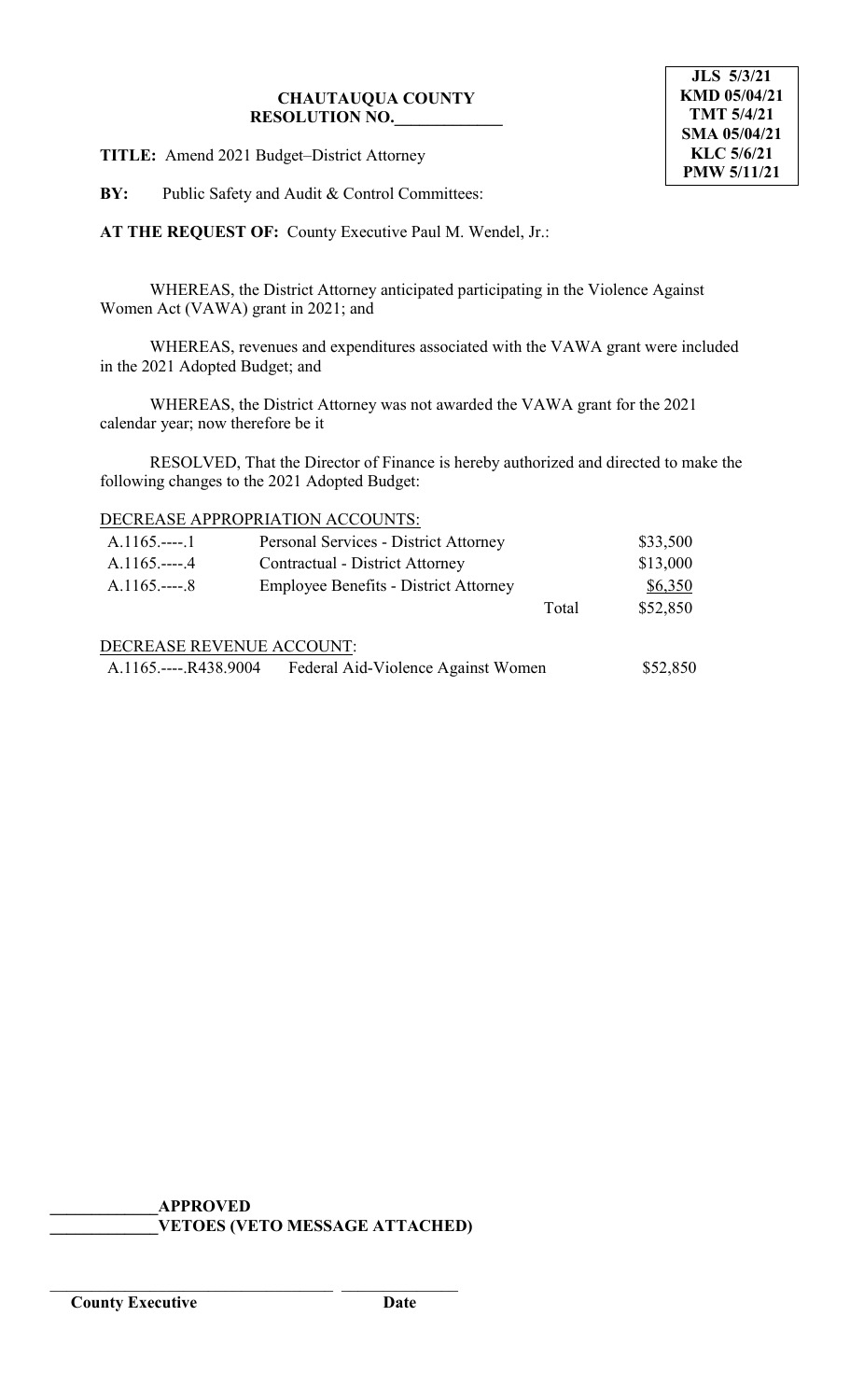**TITLE:** Authorize Execution of New York State Office of Homeland Security and Emergency Services Grant for Explosive Detection Canine Team FY19

**BY:** Public Safety and Audit & Control Committees:

**AT THE REQUEST OF:** County Executive Paul M. Wendel, Jr.:

WHEREAS, the Chautauqua County Sheriff received notice the State of New York approved the application for an Office of Homeland Security and Emergency Services Program Grant for further implementation of the Explosive Detection Canine Team grant; and

WHEREAS, the State of New York will provide funding for FY19 grant award in the amount of \$15,000, with no local funds, for the contract period from April 1, 2021 to August 31, 2022; and

WHEREAS, this grant is not currently included in the 2021 Adopted Budget; now therefore be it

RESOLVED, That the County Executive is authorized to execute an agreement to secure the grant funding with the New York State Office of Homeland Security; and also be it

RESOLVED, That the Director of Finance is hereby authorized and directed to make the following changes to the 2021 Adopted Budget:

| <b>INCREASE APPROPRIATION ACCOUNT:</b> |                                          |          |
|----------------------------------------|------------------------------------------|----------|
| A.3110.GRNT.4                          | Contractual – Sheriff, Sheriff Grants    | \$15,000 |
| <b>INCREASE REVENUE ACCOUNT:</b>       |                                          |          |
|                                        | Federal Aid – Explosive Detection Canine |          |
| A.3110.GRNT.R438.9K9T Team             |                                          | \$15,000 |
|                                        |                                          |          |

**\_\_\_\_\_\_\_\_\_\_\_\_\_APPROVED \_\_\_\_\_\_\_\_\_\_\_\_\_VETOES (VETO MESSAGE ATTACHED)**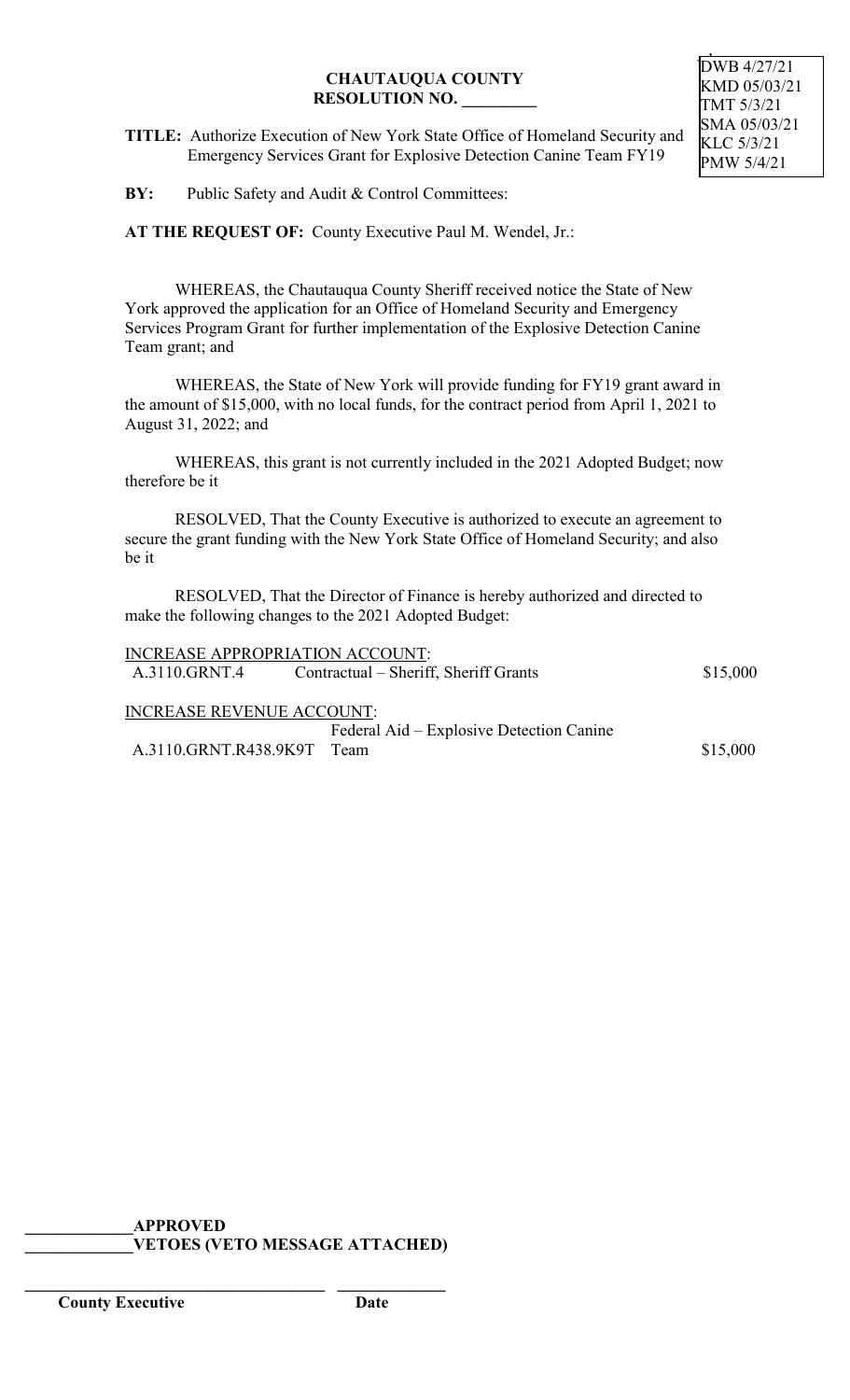**TITLE:** Authorize Execution of New York State Office of Homeland Security and Emergency Services Grant for Bomb Squad Initiative Program FY19

**BY:** Public Safety and Audit & Control Committees:

**AT THE REQUEST OF:** County Executive Paul M. Wendel, Jr.:

WHEREAS, the Chautauqua County Sheriff received notice the State of New York approved the application for an Office of Homeland Security and Emergency Services Program Grant for the FY19 Bomb Squad Initiative Grant Program; and

WHEREAS, the State of New York will provide funding for FY19 grant award in the amount of \$75,000, with no local funds, for the contract period from April 1, 2021 to August 31, 2022; and

WHEREAS, this grant is not included in the 2021 Adopted Budget; now therefore be it

RESOLVED, That the County Executive is authorized to execute an agreement to secure the grant funding with the New York State Office of Homeland Security; and also be it

RESOLVED, That the Director of Finance is hereby authorized and directed to make the following changes to the 2021 Adopted Budget:

| <b>INCREASE APPROPRIATION ACCOUNT:</b> |                                                    |          |
|----------------------------------------|----------------------------------------------------|----------|
| A.3110.GRNT.2                          | Contractual – Sheriff, Sheriff Grants              | \$72,500 |
|                                        |                                                    |          |
| <b>INCREASE REVENUE ACCOUNT:</b>       |                                                    |          |
|                                        | A.3110.GRNT.R438.9BMB Federal Aid – Bomb Detection | \$72,500 |
|                                        |                                                    |          |

**\_\_\_\_\_\_\_\_\_\_\_\_\_APPROVED \_\_\_\_\_\_\_\_\_\_\_\_\_VETOES (VETO MESSAGE ATTACHED)**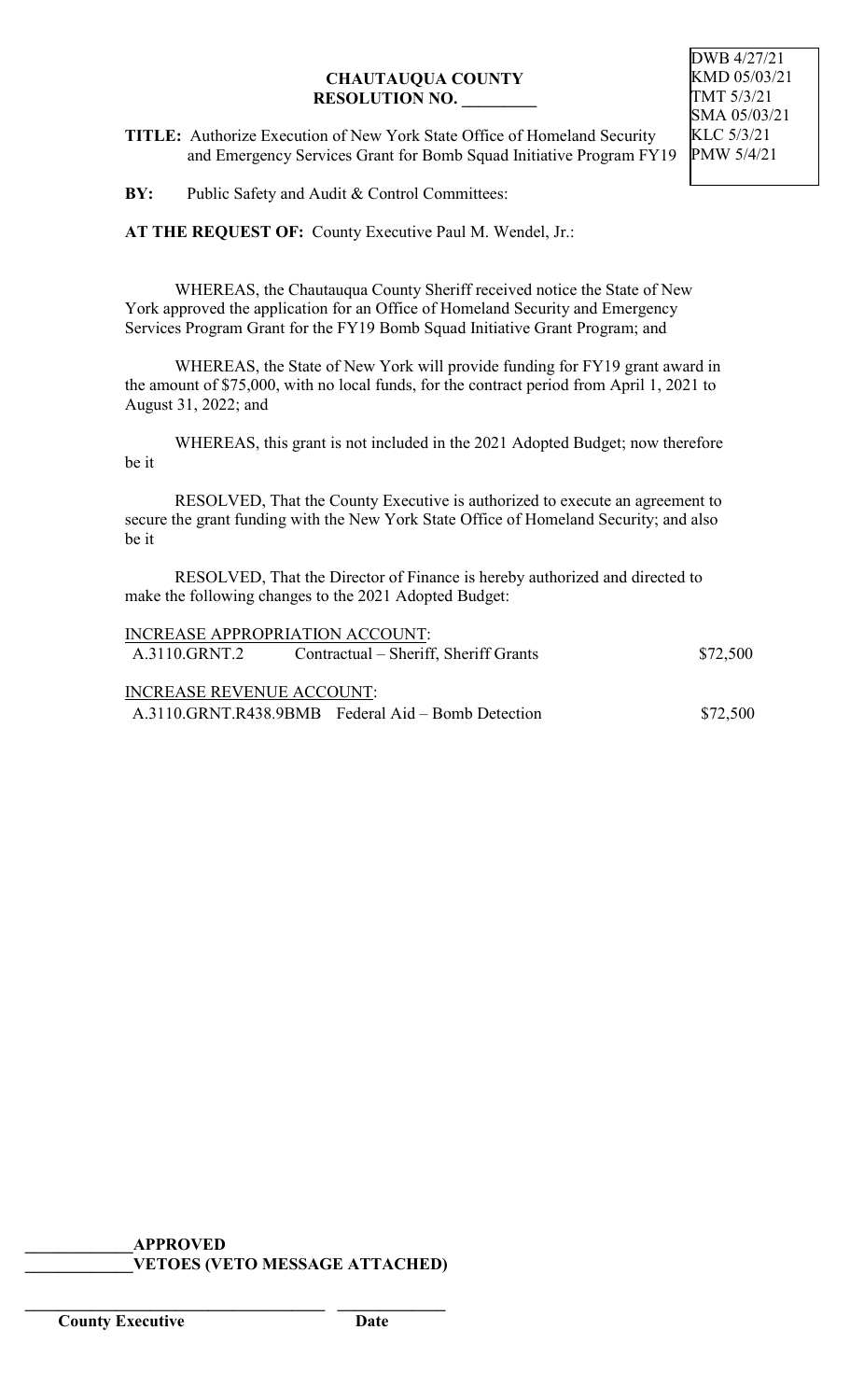**TITLE:** Amend 2021 Budget for Office of the Sheriff

**BY:** Public Safety and Audit & Control Committees:

**AT THE REQUEST OF:** County Executive Paul M. Wendel, Jr.:

WHEREAS, some Office of the Sheriff expenses have exceeded initial budgetary estimates; and

WHEREAS, the Office of the Sheriff will receive revenues in excess of budget; now therefore be it

RESOLVED, That the Director of Finance is hereby authorized and directed to make the following changes to the 2021 Adopted Budget:

|                                  | INCREASE APPROPRIATION ACCOUNT:                                    |          |
|----------------------------------|--------------------------------------------------------------------|----------|
|                                  |                                                                    | \$10,395 |
|                                  |                                                                    |          |
| <b>INCREASE REVENUE ACCOUNT:</b> |                                                                    |          |
|                                  | $A.3110$ ----R262.6000 Fines & Forfeitures – Restricted-Forfeiture | \$10,395 |

**\_\_\_\_\_\_\_\_\_\_\_\_\_APPROVED \_\_\_\_\_\_\_\_\_\_\_\_\_VETOES (VETO MESSAGE ATTACHED)**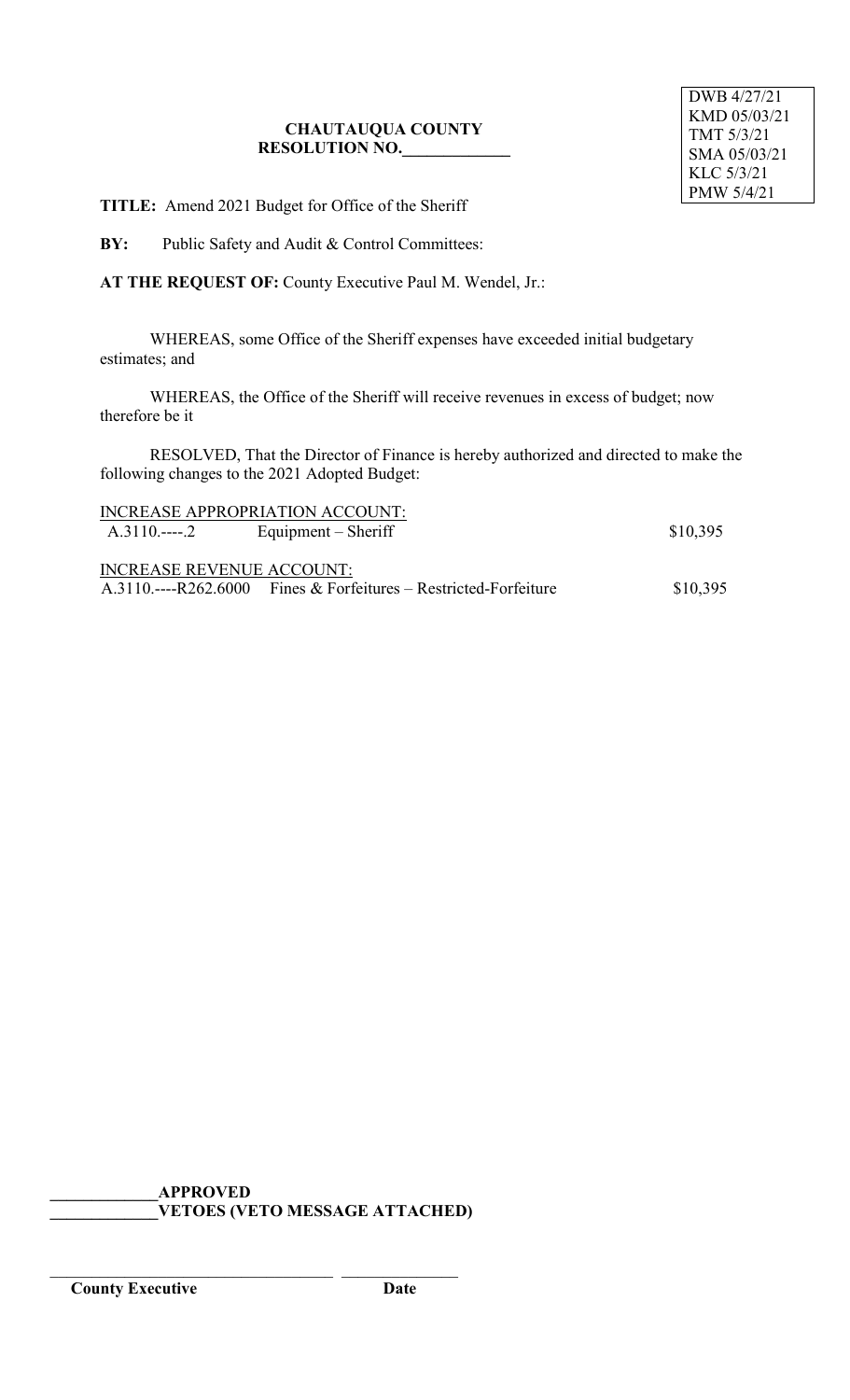**TITLE:** Authorize Agreement with Chautauqua-Cattaraugus Erie II BOCES for Culinary Arts Instruction

**BY:** Public Safety and Audit & Control Committees:

**AT THE REQUEST OF:** County Executive Paul M. Wendel, Jr.:

WHEREAS, Chautauqua County is required pursuant to the New York State Correction Law and Education Law to provide appropriate educational services to eligible inmates housed at the County Jail; and

WHEREAS, Chautauqua-Cattaraugus Erie II BOCES has successfully administered various education programs at the jail, and has the ability to oversee a culinary arts program; and

WHEREAS, Chautauqua County desires to offer a culinary arts program to eligible inmates in an effort to assist such inmates in obtaining gainful employment when released from jail, and has negotiated a tentative agreement with BOCES for the period of July 1, 2021 through June 30, 2022, with payments to be made by BOCES to the County of Chautauqua for a total sum not to exceed \$41,705; and

WHEREAS, an appropriate portion of the revenue from this agreement is included in the 2021 Adopted Budget and will be included in the 2022 Proposed Budget for the Office of the Sheriff; now therefore be it

RESOLVED, That the County Executive is hereby authorized and empowered to execute an agreement with Chautauqua-Cattaraugus Erie II BOCES for a culinary arts instruction program.

**\_\_\_\_\_\_\_\_\_\_\_\_APPROVED \_\_\_\_\_\_\_\_\_\_\_\_\_VETOES (VETO MESSAGE ATTACHED)**

\_\_\_\_\_\_\_\_\_\_\_\_\_\_\_\_\_\_\_\_\_\_\_\_\_\_\_\_\_\_\_\_\_\_ \_\_\_\_\_\_\_\_\_\_\_\_\_\_

DWB 4/27/21 KMD 05/03/21 TMT 05/03/21 SMA 05/03/21 KLC 05/03/21 PMW 5/11/21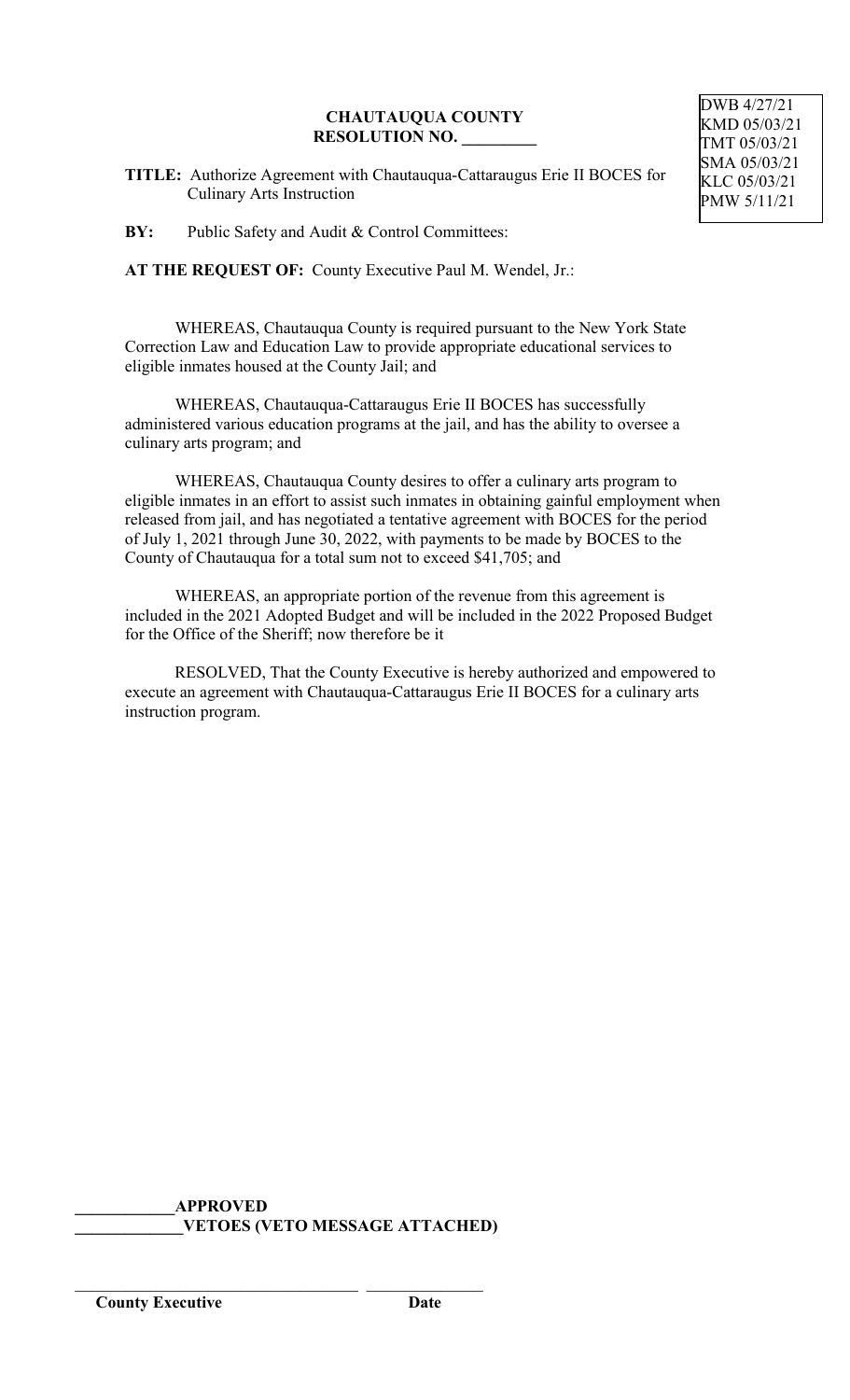**TITLE:** Authorize Agreement with Silver Creek Central School District for School Resource Officer

**BY:** Public Safety and Audit & Control Committees:

**AT THE REQUEST OF:** County Executive Paul M. Wendel, Jr.:

WHEREAS, the Silver Creek Central School District has requested the Chautauqua County Office of the Sheriff provide a School Resource Officer during the term of July 1, 2021 through June 30, 2022; and

WHEREAS, the Chautauqua County Office of the Sheriff has negotiated a tentative agreement with Silver Creek School District to provide a certified School Resource Officer for the term of July 1, 2021 through June 30, 2022 at a cost of \$97,938; and

WHEREAS, this contract is a renewal and is included in the 2021 Adopted Budget so no budget amendment is needed; now therefore be it

RESOLVED, That the County Executive is hereby authorized and empowered to execute an agreement with Silver Creek Central School District for the purpose of providing a School Resource Officer for the term as set forth above with revenues to be credited to account A.3110.R226.0000.

**\_\_\_\_\_\_\_\_\_\_\_\_\_APPROVED \_\_\_\_\_\_\_\_\_\_\_\_\_VETOES (VETO MESSAGE ATTACHED)**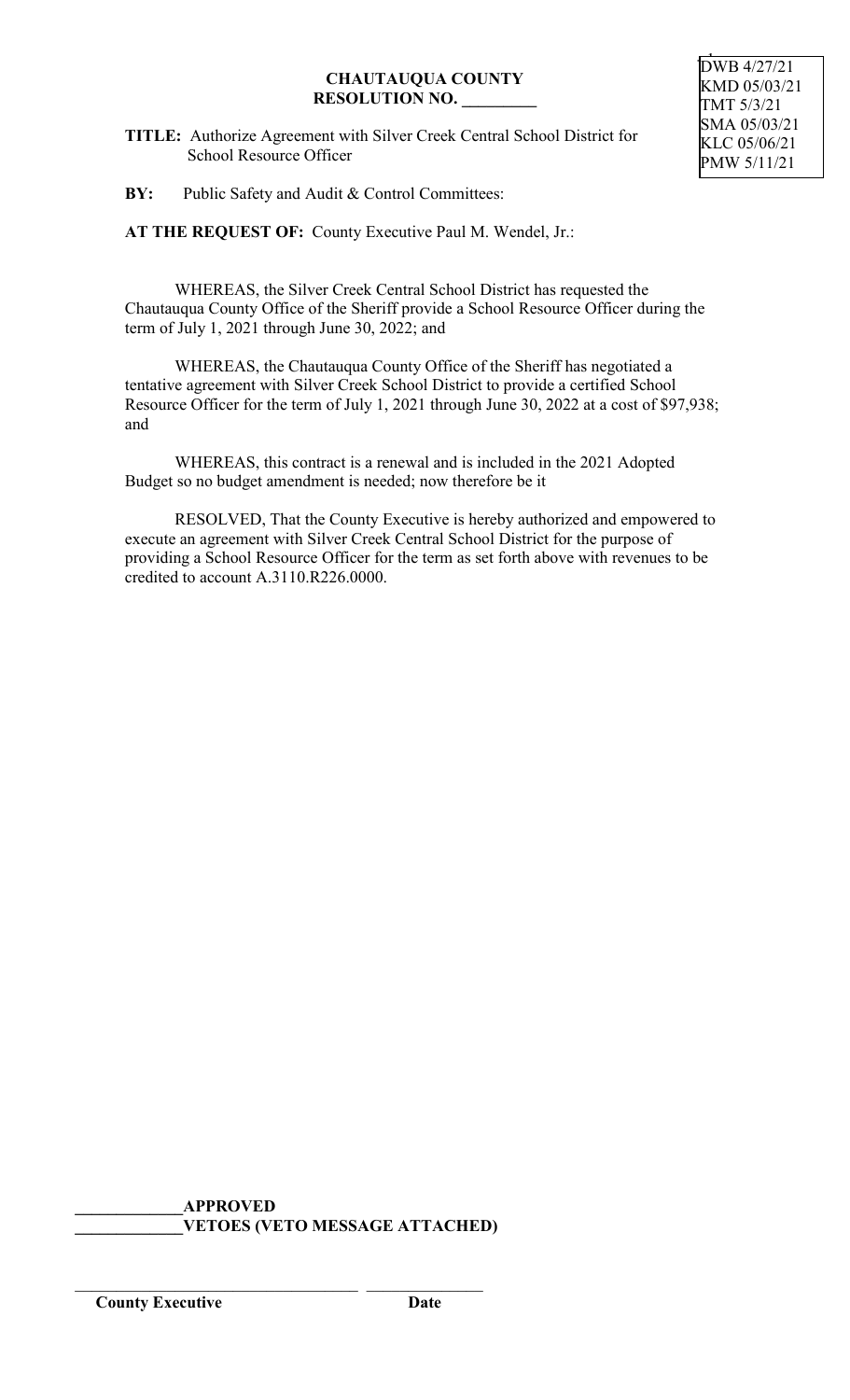**TITLE:** Authorize Agreement with Town of Hanover for Enhanced Police Protection Services FY21

**BY:** Public Safety and Audit & Control Committees:

**AT THE REQUEST OF:** County Executive Paul M. Wendel, Jr.:

WHEREAS, the Town of Hanover and the Village of Silver Creek have requested the Chautauqua County Office of the Sheriff provide enhanced police protection services within the geographical boundaries of the Town of Hanover and the Village of Silver Creek for the 2021 calendar year; and

WHEREAS, the Chautauqua County Office of the Sheriff has negotiated a tentative agreement with the Town of Hanover and the Village of Silver Creek for the period from January 1, 2021 through December 31, 2021 for an estimated cost not to exceed \$427,064; and

WHEREAS, this revenue is included in the 2021 Adopted Budget so no budget amendments are needed; now therefore be it

RESOLVED, That the County Executive is hereby authorized to and empowered to execute an agreement with the Village of Silver Creek for enhanced police protection services as set forth above with revenue to be credited to account A.3110.R226.0000.

## **\_\_\_\_\_\_\_\_\_\_\_\_\_APPROVED \_\_\_\_\_\_\_\_\_\_\_\_\_VETOES (VETO MESSAGE ATTACHED)**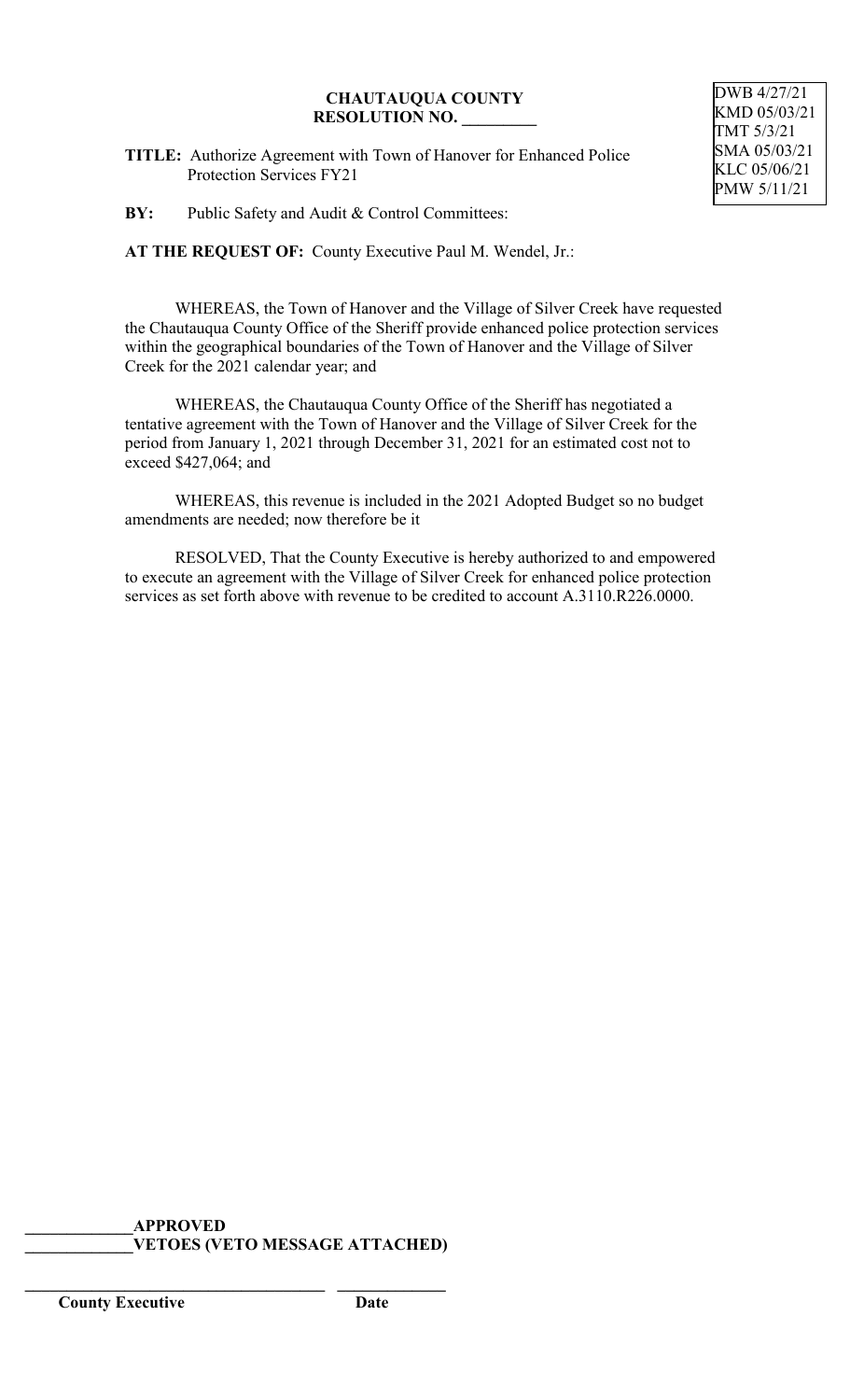**TITLE:** FY2019 Hazardous Materials Grant Program

**BY:** Public Safety and Audit & Control Committees:

**AT THE REQUEST OF:** County Executive Paul M. Wendel, Jr.:

WHEREAS, the Office of Emergency Services was awarded a Regional Partnership Grant in the amount of \$94,000 under the 2019 Hazmat Grant Program which runs from April 1, 2021, through August 31, 2022; and

WHEREAS, the 2019 Hazmat Grant is a Regional Partnership Grant which includes Hazmat teams from Chautauqua, Cattaraugus, Allegany and Seneca Nation of Indians; and

WHEREAS, grant funding will be expended in the 2021 budget year; now therefore be it

RESOLVED, That the County Executive is hereby authorized to execute all necessary agreements to accept the award and subsequent changes to work plans if necessary; and be it further

RESOLVED, That the Director of Finance is hereby directed to make the following 2021 budgetary changes:

|                                 | \$94,000                                                                                                      |
|---------------------------------|---------------------------------------------------------------------------------------------------------------|
|                                 |                                                                                                               |
|                                 |                                                                                                               |
| Federal Aid – Homeland Security | \$94,000                                                                                                      |
|                                 | <b>INCREASE APPROPRIATION ACCOUNT:</b><br>Equipment – Hazardous Materials<br><b>INCREASE REVENUE ACCOUNT:</b> |

**\_\_\_\_\_\_\_\_\_\_\_\_\_APPROVED \_\_\_\_\_\_\_\_\_\_\_\_\_VETOES (VETO MESSAGE ATTACHED)**